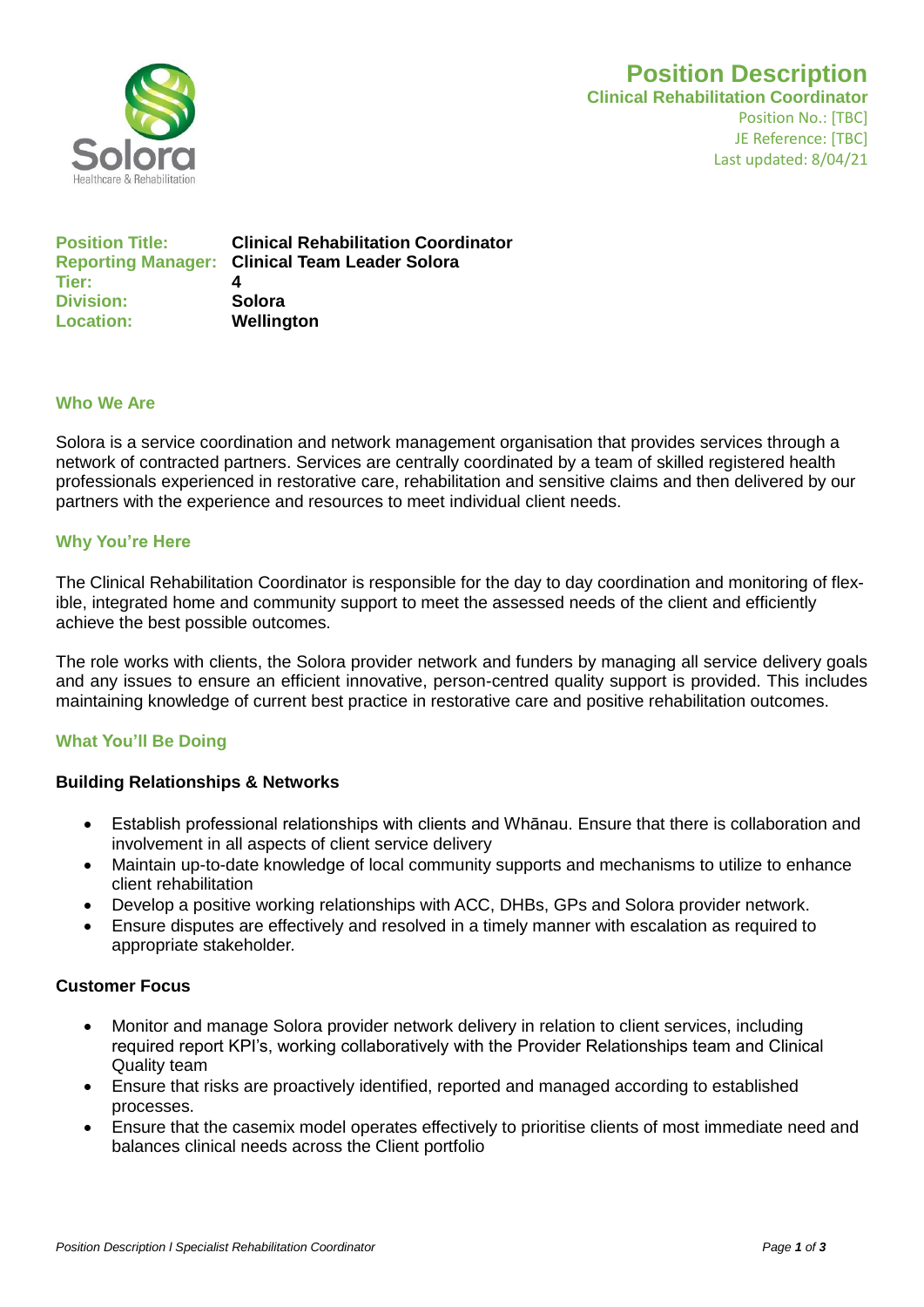## **Concern for Quality & Standards**

- Manage allocated caseload of clients
- In partnership with clients and whānau /family, design and implement outcomes focused and clientcentred Rehabilitation support plans within the casemix service model
- Ensure clients / whānau are provided with guidance and coaching on safe injury rehabilitation
- Engage with Solora network providers to deliver supports according to individual support plans
- Identify and mitigate Client risks/vulnerabilities with appropriate contingency planning
- Monitor Clients' rehabilitation goal milestones to identify early any delays in rehabilitation progress with actions implemented to correct.
- Seamlessly coordinate all support services to achieve successful rehabilitation and positive client experience.
- Ensure referral information including ACC support needs assessments and integrated rehabilitation assessments are comprehensively understood and service delivery is consistent with the needs identified by clients and ACC
- Facilitate Multi-disciplinary case conferences with ACC, clients and relevant stakeholders including GPs and other ACC contracted rehabilitation providers
- Provide Clinical advice and support to assist in the ongoing maintenance of service delivery or when need for increased support or assessment is identified.
- Ensure service delivery is flexible and provides opportunities for innovation in order to most effectively meet the client's needs within the contractual framework.

## **The Rules that are Important**

- Comply with all company policies, guidelines and procedures
- Behave in a manner consistent with the values and conduct standards of the organisation
- Embrace and promote a working environment that is culturally diverse
- Promote and support initiatives that contribute to a healthy and safe working environment for employees, visitors, contractors, and the people we support
- Ensure compliance with health and safety policy and procedures, including accident and incident reporting, investigation, hazard management, induction, employee participation, visitor and contractor management
- Ensure awareness of, and adherence to, all employment and Health & Safety legislative requirements
- Take the direction of your manager and the business to undertake any other reasonable tasks which are within your ability to complete.

## **The Skills, Knowledge and Experience you'll need**

- Must have a professional degree / qualification or recognised equivalent New Zealand qualification, or be a Registered Health Practitioner (under the HPCA), or overseas equivalent (Social work, Occupational Therapy, Registered Nurse, or related discipline).
- Must hold and maintain a current annual practicing certificate or equivalent as required by the relevant Registration Authority or Professional Body
- Have the clinical knowledge, judgement and expertise to undertake comprehensive clinical health assessment and to formulate and monitor the client's rehabilitation individual support plan.
- Relevant Clinical experience in the specialty area of injury rehabilitation and support planning
- Knowledge and understanding of NZ rehabilitation sector, HCHA and ACC.
- Understanding of Tikanga Maori and the Treaty of Waitangi
- Current full New Zealand driver's licence and the ability to drive manual and automatic vehicles

## **Desirable skills, knowledge and experience**

- Understanding of the ACC service contracts and casemix funding
- Postgraduate qualifications in rehabilitation
- Experience and an in-depth understanding of the Health sector in New Zealand.
- Experience leading large and complex change management programmes and projects.